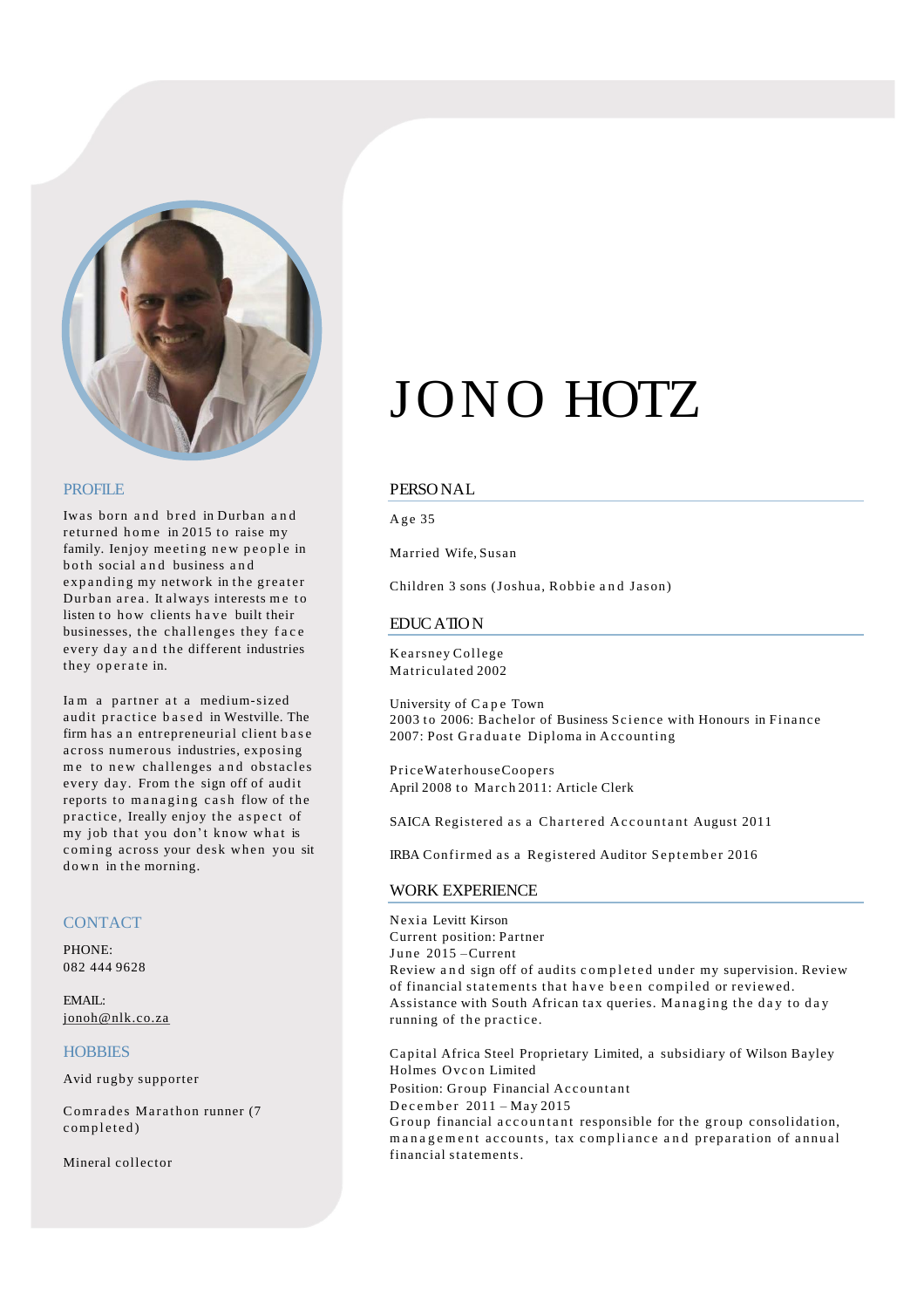

# **Michael Robert Speirs**<br>**B1121150430 CD Number: ID Number: 8112115043080 Director: Fenceline Pty Ltd General Manager: Conrite Walls Pty LTD Contact: 0824465626**

| <b>PERSONAL DETAILS</b>                                            |                                                                                                     |
|--------------------------------------------------------------------|-----------------------------------------------------------------------------------------------------|
| Name:                                                              | <b>Michael Robert Speirs</b>                                                                        |
| <b>Company Representation</b>                                      | Conrite Walls (Pty) Ltd / Fenceline (Pty) Ltd / Keylight Investments (Pty) Ltd /                    |
| & Ownership:                                                       | Drone Marshall (Pty) LTD                                                                            |
| <b>Nationality:</b>                                                | South African                                                                                       |
| <b>Start Date of Working</b><br>Career:<br><b>Current Position</b> | 2000 - current<br>Director of Fenceline Pty LTD/ GM of Conrite Walls and Conrite Projects Pty / LTD |

## **QUALIFICATIONS**

Matriculated from DHS 1999

Business Management 3-year Diploma (IMM) studying part time whilst working for Conrite Walls PTY LTD Construction Management and Project Management Courses

# **EXPERIENCE IN THE CONSTRUCTION MANAGEMENT SECTOR : FROM 2000 TO CURRENT**

| <b>PROJECT NAME:</b>                                                                   | <b>EAST LONDON AIR PORT</b>                                          |
|----------------------------------------------------------------------------------------|----------------------------------------------------------------------|
| <b>CONTACT PERSON</b>                                                                  | ACSA - Fric Mkanda 072 913 6806                                      |
| <b>PROJECT DESCRIPTION:</b>                                                            | Supply and install perimeter fencing (BETA VIEW)                     |
| <b>RESPONSIBILITIES ON PROJECT</b><br>handling, Client liaison, site project meetings. | All tasks in relation to project management of the contract. Account |
| <b>VALUE</b>                                                                           | <b>R40 MILLION (CURRENT)</b><br>÷                                    |
|                                                                                        |                                                                      |
| <b>PROJECT NAME:</b>                                                                   | CDC security Fencing For EC DOE Schools                              |
| <b>CONTACT PERSON</b>                                                                  | TONY ARAUJO 071 279 1889                                             |
| <b>PROJECT DESCRIPTION:</b>                                                            | Supply and install perimeter fencing (BETA VIEW)                     |
| <b>RESPONSIBILITIES ON PROJECT</b><br>handling, Client liaison, site project meetings. | All tasks in relation to project management of the contract. Account |

#### **PROJECT NAME** : NMPP PIPELINE PROJECT

**CONTACT PERSON** BENNY HOWARD 082 458 2296

**PROJECT DESCRIPTION**: Supply and install perimeter fencing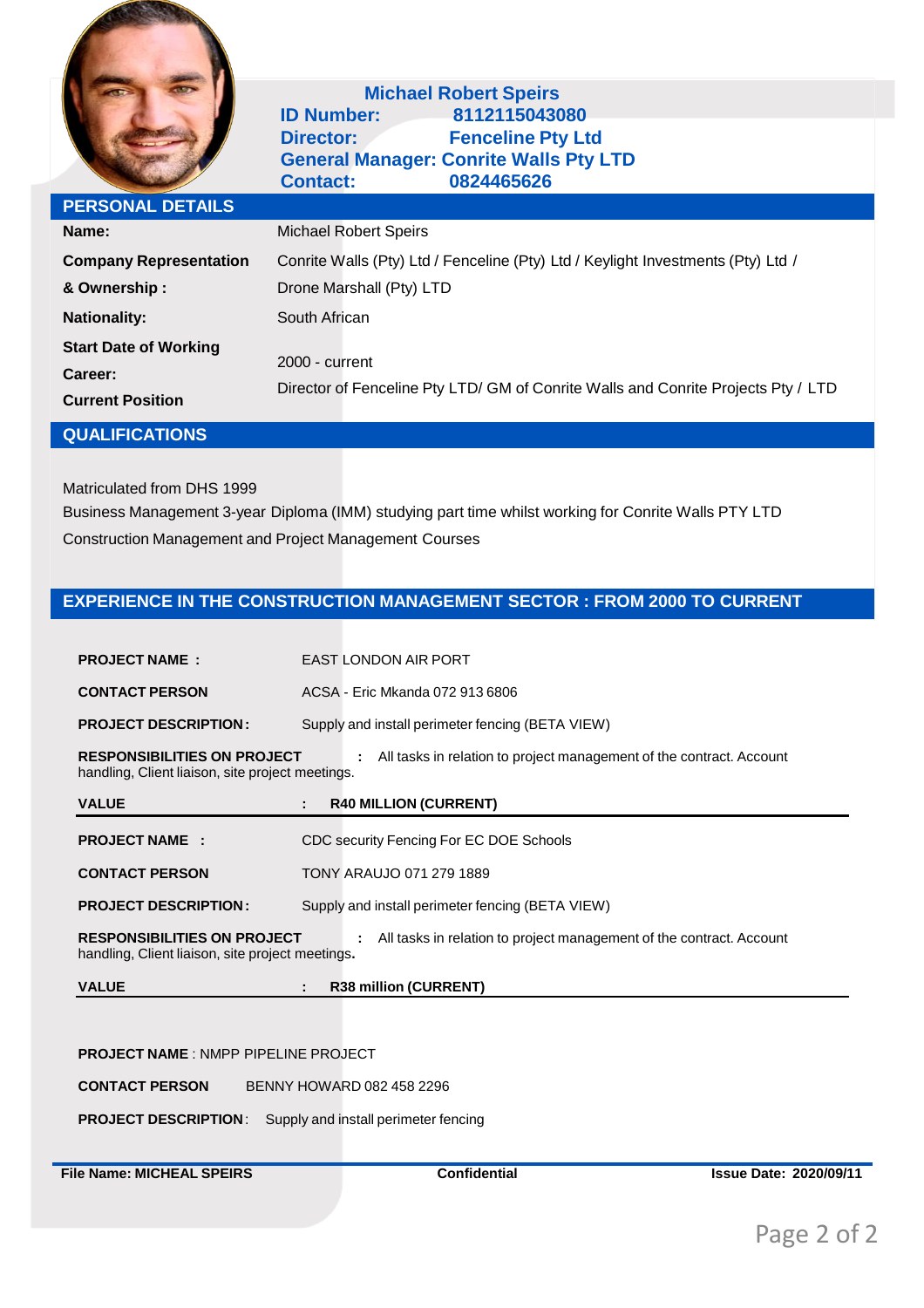**RESPONSIBILITIES ON PROJECT** : All tasks in relation to project management of the contract. Account handling, Client liaison, site project meetings.

| <b>VALUE</b>                                                                           | R32 MILLION                                                                         |
|----------------------------------------------------------------------------------------|-------------------------------------------------------------------------------------|
|                                                                                        |                                                                                     |
| <b>PROJECT NAME:</b>                                                                   | TRANSNET TERMINAL ONE PHASE ONE                                                     |
| <b>CONTACT PERSON</b>                                                                  | MOHAMMED AGEE 082 461 9313                                                          |
| <b>PROJECT DESCRIPTION:</b>                                                            | Supply and install internal fencing                                                 |
| <b>RESPONSIBILITIES ON PROJECT</b><br>handling, Client liaison, site project meetings. | All tasks in relation to project management of the contract. Account                |
| <b>VALUE OF CONTRACT R7 MILLION</b>                                                    |                                                                                     |
| <b>PROJECT NAME:</b>                                                                   | <b>RBIDZ PHASE ONE</b>                                                              |
| <b>CONTACT PERSON</b>                                                                  | THEUNIX ROUX 074 239 7257 theunix.roux@rbidz.co.za                                  |
| <b>PROJECT DESCRIPTION:</b>                                                            | Supply and install perimeter fencing                                                |
| <b>RESPONSIBILITIES ON PROJECT</b><br>handling, Client liaison, site project meetings. | ÷<br>All tasks in relation to project management of the contract. Account           |
| <b>VALUE OF THE CONTRACT</b>                                                           | R8 MILLION                                                                          |
| <b>PROJECT NAME:</b>                                                                   | KING SHAKA AIRPORT KSIA                                                             |
| <b>PROJECT DESCRIPTION:</b>                                                            | Supply and install perimeter fencing and internal fencing at King Shaka Airport     |
| <b>RESPONSIBILITIES ON PROJECT</b><br>handling, Client liaison, site project meetings. | All tasks in relation to project management of the contract. Account                |
| <b>VALUE OF THE CONTRACT</b>                                                           | <b>R28 MILLION</b>                                                                  |
| <b>PROJECT NAME:</b>                                                                   | WESTVILLE UNIVERSITY - (MARY TIERNEY)                                               |
| <b>PROJECT DESCRIPTION:</b>                                                            | Supply and install perimeter fencing and internal fencing at King Shaka Airport     |
| <b>RESPONSIBILITIES ON PROJECT</b><br>handling, Client liaison, site project meetings. | All tasks in relation to project management of the contract. Account                |
| <b>VALUE OF THE CONTRACT</b>                                                           | <b>R20 MILLION</b>                                                                  |
| <b>PROJECT NAME:</b>                                                                   | Izinga Park                                                                         |
| <b>PROJECT DESCRIPTION:</b>                                                            | Supply and install perimeter fencing - Clearview                                    |
| <b>CONTACT PERSON</b><br><b>RESPONSIBILITIES ON PROJECT</b>                            | <b>ROB ANDERSON</b><br>All tasks in relation to project management of the contract. |
|                                                                                        |                                                                                     |
|                                                                                        |                                                                                     |
|                                                                                        |                                                                                     |
|                                                                                        |                                                                                     |

**File Name: MICHEAL SPEIRS Confidential Issue Date: 2020/09/11**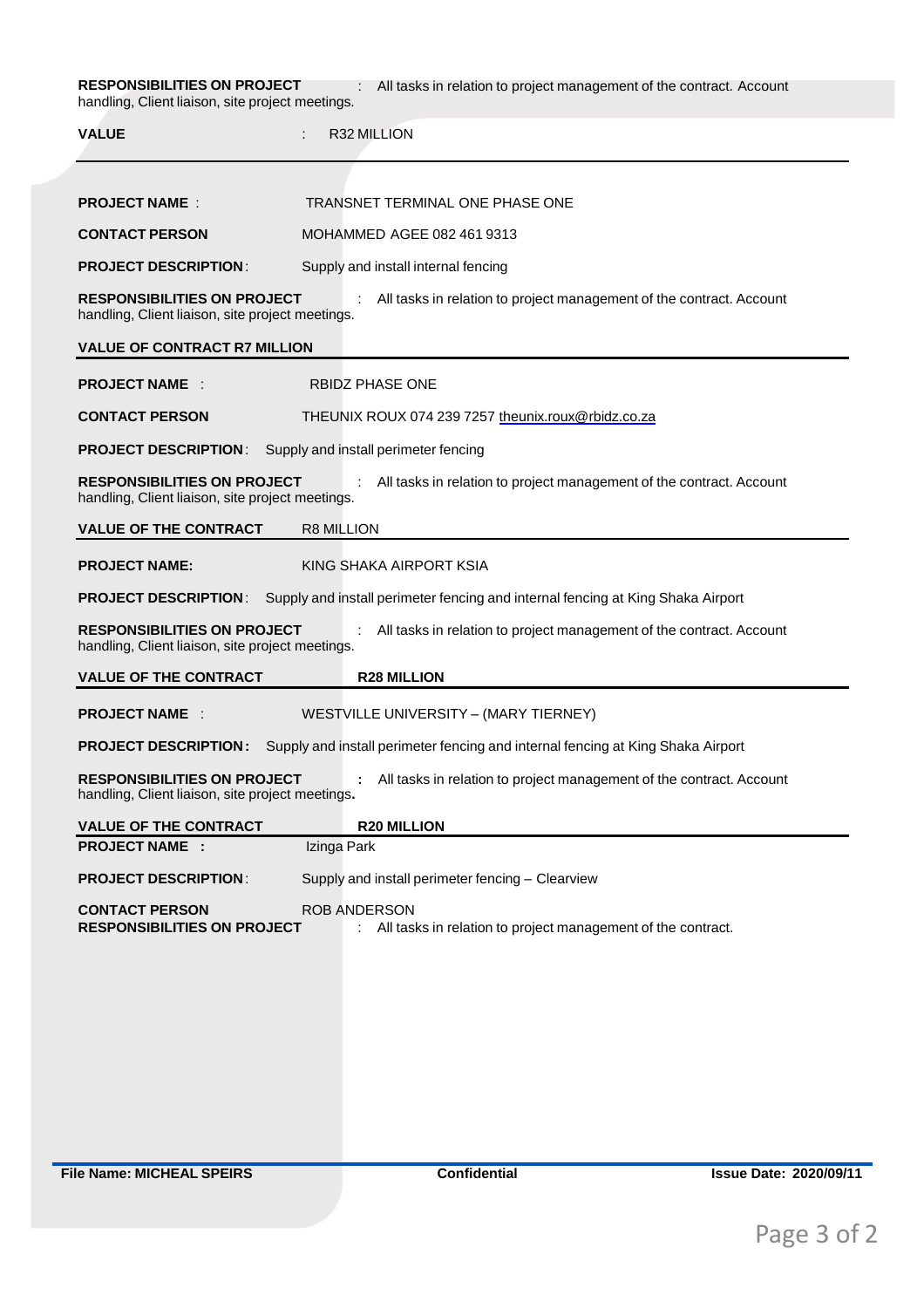

# **COX YEATS**

#### **The CV of David Vlcek**

- ➢ **Name: David John Vlcek**
- ➢ **Identity Number: 8307145838083**
- ➢ **Address: c /o Cox Yeats, Ncondo Chambers, Vuna Close, Umhlanga Ridge, Durban**
- ➢ **Nationality: South African**
- ➢ **Marital status: Married**
- ➢ **Qualifications**
	- LL.B (*summa cum laude*)
	- Admitted as an attorney, Notary and conveyancer in 2007

#### ➢ **Memberships**

- Member of the Association of Arbitrators (Southern Africa)
- Member of the Legal Practice Council of South Africa's Disputes and Complaints Tribunal
- Member of the Municipal Bid Appeal Tribunal (appointed by KZN Treasury) KwaZulu-**Natal**

#### ➢ **Background**

David is a partner of the firm.

David obtained his LL.B. *summa cum laude* from the University of KwaZulu-Natal, Durban. He specialises in Insurance Litigation, Construction and Infrastructure Law and Administrative (Tender) Law.

David is a partner in the firm and practises in the Construction, Engineering and Infrastructure Team and advises clients on the drafting of and enforcement of contracts. He is experienced in negotiation and drafting of JBCC, NEC3, GCC and FIDIC agreements. Stemming from his involvement in the construction industry, David has also dealt with collapses of various kinds and the subsequent Formal Inquiries under the Occupational Health and Safety Act.

David has advised the Construction Industry Development Board's Risk Committee on issues of risk facing the construction industry.

He also deals extensively with a wide range of tender related disputes. David conducts contractual risk assessments and reviews tenders prior to submission to ensure compliance. David's tender experience has led to him being appointed by organs of state to review and amend tenders prior to their publication in the market.

➢ Contact Details [dvlcek@coxyeats.co.za](mailto:dvlcek@coxyeats.co.za) | 031 536 8500

#### ➢ **Previous Employers**

- Deneys Reitz Inc
- Norton Rose Fulbright South Africa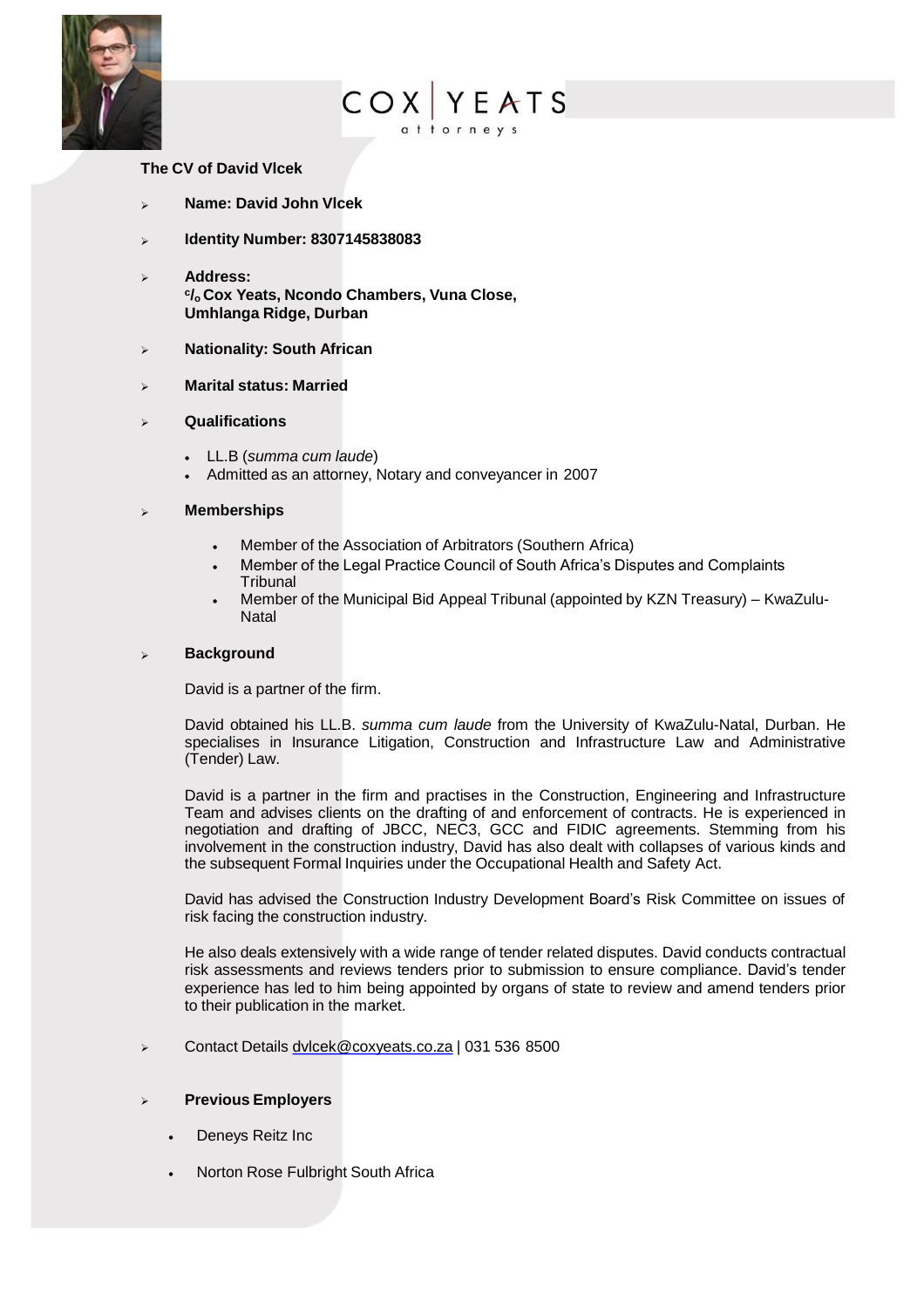#### ➢ **Transactions**

- Represented the main contractor on the Mandlakazi Bulk Water Supply project.
- Represented the main contractor on the Trustfeeds Waste Water Works Project.
- Representing the main contractor on a tank construction project on the National Multi Product Pipeline (R500m)
- Assisting a JSE listed construction company to review and set aside the Western Aquaduct Pipeline Tender with eThekwini Municipality (R950 million)
- Assisting a JSE listed construction company to review and set aside the Pipeline Tender with Rand Water (R350 million)
- Assisting a JSE listed construction company to appeal and review all 3 eThekwini Municipality Road Rehabilitation Tenders (R1.1 billion)
- Assisting with drafting and negotiating the Engineer, Procure and Construct (EPC) Agreements and Operate and Maintain (O&M) Agreements in respect of the following Renewable Energy Independent Power Producer Procurement Projects:
	- Letsatsi and Lesedi photovoltaic energy projects
	- Cookhouse Windfarm
	- Greefspan and Herbert power plants (Each project value - approximately R1 billion)
- Representing the Development Bank of Southern Africa in cancelling a project worth R300 million and then calling up the Construction Bonds on its behalf thereby recovering a large portion of its shortfall
- Acquisition of an entire chemical manufacturing group of companies by one of the shareholders
- Representing a private education group in transactions pertaining to the acquisition of campuses in Johannesburg and various educational companies that now form part of its group
- Representing various mining houses (Kangra Coal (Pty) Ltd, Umsobomvu Coal (Pty) Ltd, Southern Cross Cement Company (Pty) Ltd, Gasolar Energy (Pty) Ltd) in obtaining and executing prospecting rights, mining permits and mining rights
- Advising CMC di Ravena, as main contractor, on the construction, claims and risks on the Mount Edgecombe Interchange (R850 million)
- Acting for an Insurance Company on the collapse of the Tongaat Mall in KwaZulu-Natal
- Acting for an Insurance Company on the collapse of a grain silo in the Free State
- Acting for an Insurance Company on the collapse of a gantry crane in the Durban Harbour
- Acting for an insurance Company on the collapse of the Grayston Drive Bridge collapse
- Advising a JSE listed company on an OHSA Inquiry due to a fatal accident on the N3
- Reviewing various tenders for eThekwini Municipality to ensure that they comply with the latest case law and PPPF regulations. Drafting tender documents for the Municipality to minimise its risks associated with tendering in the construction industry
- Successfully opposing an appeal under the National Environmental Management Act to prevent a JSE listed Construction Company from establishing a mobile asphalt plant
- Drafting the Richards Bay Industrial Development Zones' IDZ Rules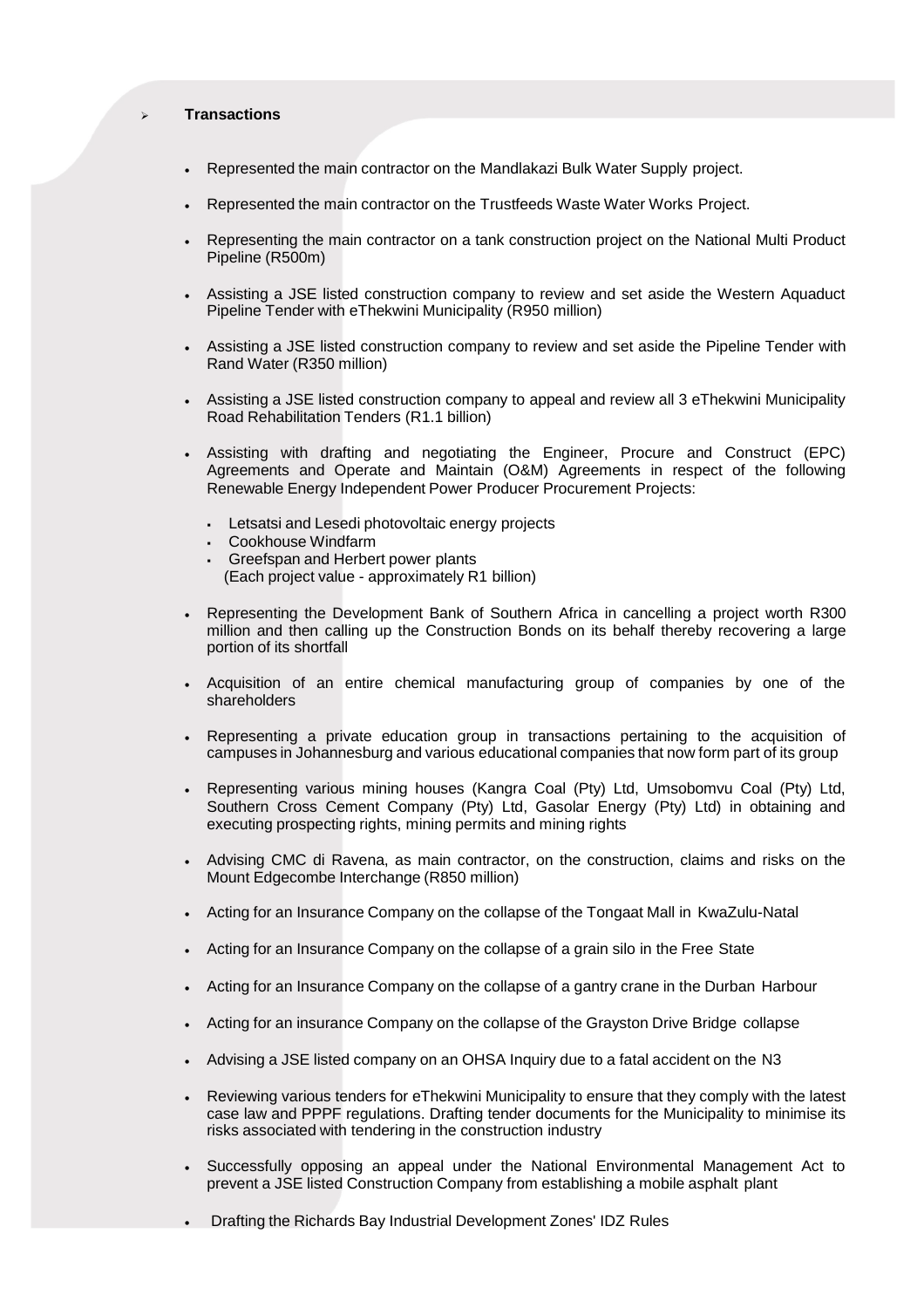

# **Justice Wallis, Malcolm John David**

### **Personal details**

8 July 1950 Wife: Janet Three children

### **Education**

Matric: Durban High School B Com (1970) University of Natal LLB (Cum Laude) (1972) University of Natal Ph D (2010) University of Kwa-Zulu Natal

## **Professional history**

Advocate, Natal Bar: June 1973 – 31 December 2008 Senior Counsel: 3 December 1985 Chair, Natal Bar: 1991 – 1993

## **Judicial positions**

Acting Judge: 1 – 31 March 1987; 31 August – 4 September 1987; 1 – 28 February 1988; 4 – 29 June 1990; 18 – 19 July 2002; 20 – 21 July 2003; 22 – 23 July 2004; 12 July 2005; 20 July 2006; 3 – 30 March 2008; and  $21 -$ 23 July 2008 Acting Judge, Labour Court: 14 February – 10 March 2000 Judge of the High Court: 1 January 2009 Acting Judge, Supreme Court of Appeal: 1 June 2009 – 30 November 2009 Acting Judge, Competition Appeal Court: 2010 – 2011 Judge, Labour Appeal Court: 2010 – 2011 Judge of Appeal, Supreme Court of Appeal: 1 June 2011 to date Acting Justice of the Constitutional Court: 01 July 2015- 30 September 2015

# **Publications, Awards, Honours and Other Activities:**

Vice-Chair, General Council of the Bar: 1993 – 1994 Chair, General Council of the Bar: 1994 – 1997 Co-Chair, Barristers and Advocates Forum of the International Bar Association (IBA): 1998-2002 Vice-Chair, Bar Issues Commission of the IBA: 2004 – 2006 Various offices in IBA structures: 1994 – 2009 Author Labour and Employment Law (looseleaf); The Associated Ship and South African Admiralty Jurisdiction Articles in various legal journals Honorary Professor, Faculty of Law, UKZN: 2011 to date Honorary Vice-President, General Council of the Bar Honorary Member, Australian Bar Association: 2003 Fellow of the International Academy for Trial Advocates: 1999 – 2007 Honorary Bencher, King's Inn, Dublin 2013 Honorary Professor, University Free State 2015 to date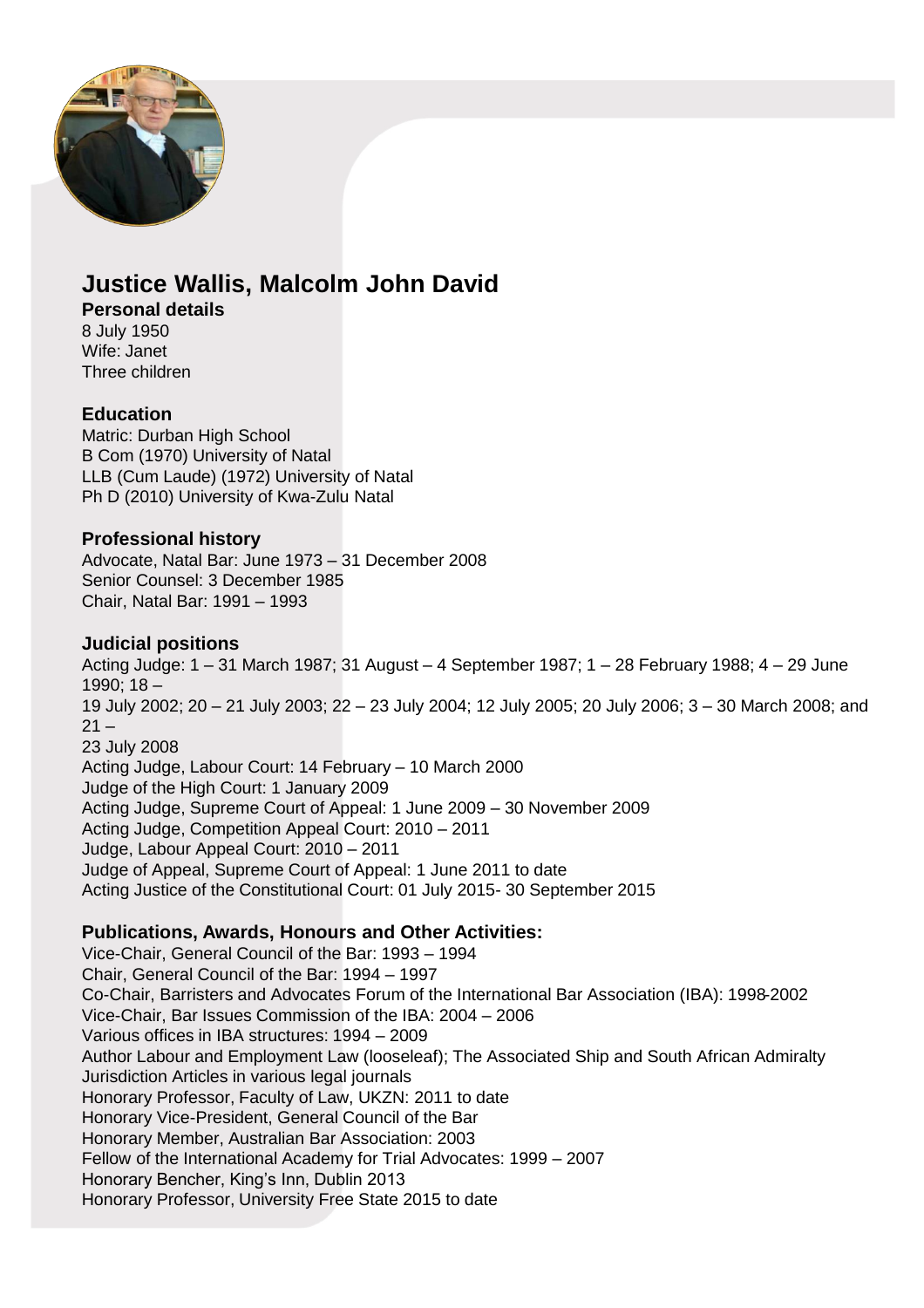



- Current South African National Coach.
- Current South African U19 Boys National Coach.
- Current KZN Champion.
- 2018 World Masters Bronze medalist.
- 2016 World Masters Silver medalist.
- SA No. 1 for 14 years.
- SA Player of the Year x 4.
- SA National Champion x 3.
- Won 7 / 7 matches for South Africa at the 2007 World

Team Championships in Chennai.

- Won 29 / 31 matches for South Africa at 6 World Team Championships.
- Captained KZN to 7 Jarvis CupTitles.  $\bullet$
- Liechtenstein National Coach 1999-2002, 2004-2005.
- Swiss Open Winner 1997 and 2000.
- Italian Open Winner 1999.
- Won over 50 European Tournaments.
- Won 14 PSA World Tour Titles.





+27 (82) 921-2658



[www.3pm.co.za](http://www.3pm.co.za/)

@adrianhansen

8 Richefond Circle, Ridgeside Office Park, Umhlanga, 4319

# **A D R IA N H A N SEN**

### **A S S E T M A N A G E R**

## **PROFILE**

After a rewarding 15 year professional squash career, where I based myself in Europe for over 10 years, I returned to South Africa and joined my brother Christian, in starting 3PM Investments (Pty) Ltd. Our company is a private listed property investment consultancy, offering individual clients personalized services in the South African REIT sector.

Over the past 14 years 3PM Investments has grown to include over 250 private client portfolios, with funds under management of approximately R2 billion.

My brother and I are both proud DHS old boys. In 2006 in what I considered a full circle moment in my squash career, I was honoured to unveil the Adrian Hansen, DHS squash courts.

With my business acumen, sporting background, and the contacts I have forged through both, I feel I would add value to the DHS Trust and its objectives. As a DHS old boy, I would consider it an honour to be a trustee on the DHS Trust.

# **PROFESSIONAL EXPERIENCE**

#### **ASSET MANAGER**

3PM Investments (Pty) Ltd, 2006 - present

- Specialist asset manger in the Listed Property Sector.
- Portfolio management for high net worth clients.
- Negotiation with high net worth individuals.
- Experience in dealing with commercial property portfolios.
- Identifying opportunity leverage in global property markets.
- Financial expertise in respect of negotiating loan facilities.
- The ability to structure leases and manage cash flows.
- Project management experience in new developments.
- Structuring offshore investment portfolios.

#### **PROFESSIONAL SQUASH PLAYER**

PSA World Squash Tour , 1993 - 2006

- Based in Switzerland, Liechtenstein, Portugal and Germany.
- Sponsorship and contract negotiation with Mr Price Sport, Wilson, Nike, Adidas.
- Coaching and mentorship of elite international players.
- Media interviews.
- Key note speaker.

# **ACADEMIC HISTORY**

#### **F I N A N C I A L S E R V I C E S B O A R D ( F S B )**

Represent at ive Exams, 2010 **U N I V E R S I T Y O F K W A Z U L U - N A T A L ( U K Z N )** B a c h e l o r o f C o m m e r c e L a w , 1 9 9 4 **D U R B A N H I G H S C H O O L ( D H S )** Graduated Matric, Classof 1989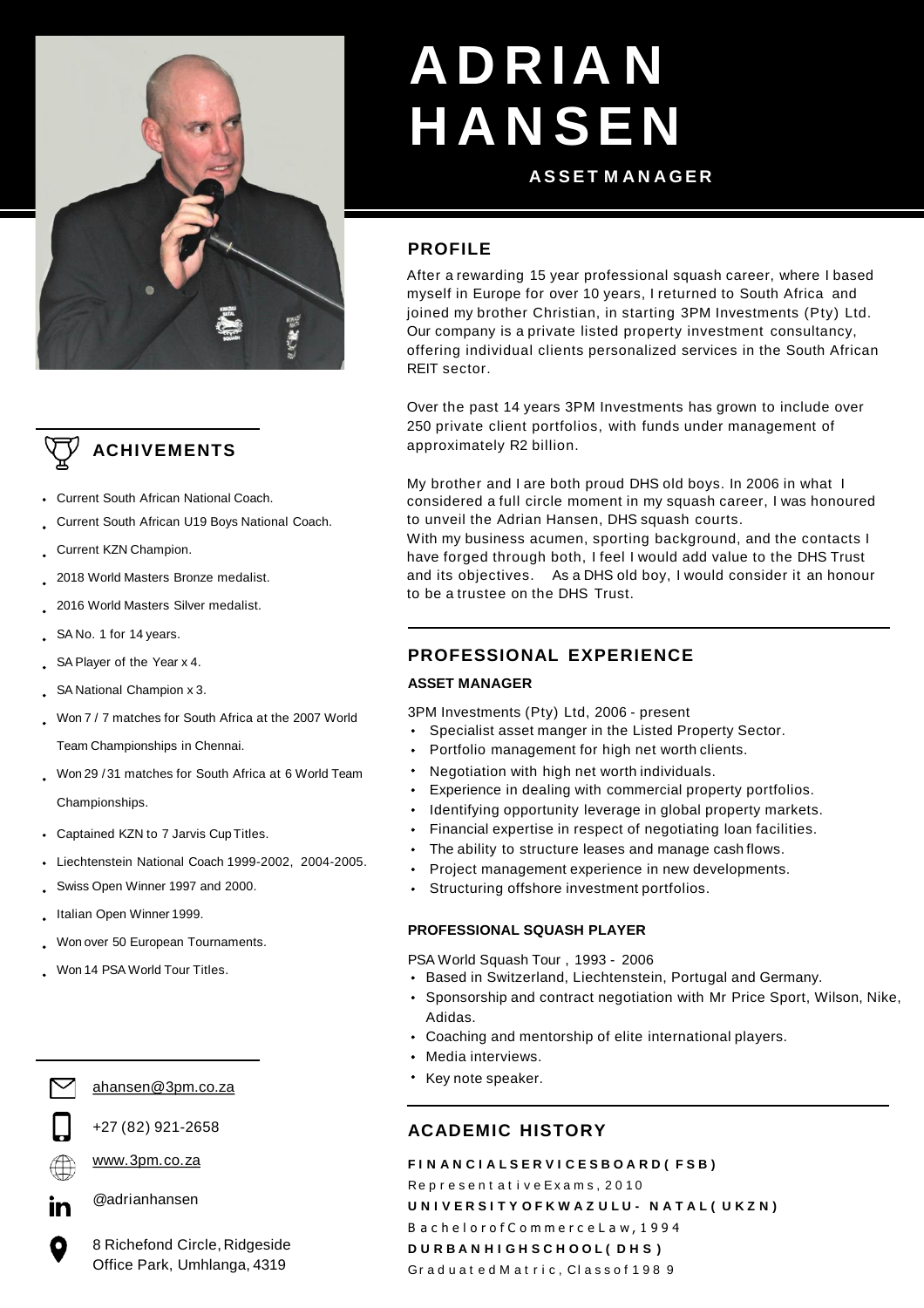

# **Barry Wilson**

I attended DPHS and DHS where I matriculated in 1978.

I studied at Edgewood Teachers College and qualified to start my teaching career in 1985. I have been working in education for these 36 consecutive years. My first teaching position was at Dphs for 19 years where I reached the level of HOD and lead the Grade 7 phase where I also coached the 1st Team cricket and rugby teams. In 2003 I was promoted to Deputy Principal at Northlands Primary where I became the Headmaster in 2011.

In 2017 I became Headmaster at DPHS where I am currently serving for the past 5 years.

# *Some of my coaching experience reads as:*

RUGBY...1st Team Coach Edgewood Teachers College...DHS Old Boys 1st Team and U20...DHS School 1st Team...Jaguars Club 1st Team...Natal U19...assistant coach Natal B men's team...Natal Women's XV...Coastal Provinces XV...Craven Week Primary Schools XV...Kzn Society referee...Presently serve on the SA Schools rugby committee and Kznru Council. I have been serving as KZN Primary Schools Rugby Chairman for many years . Cricket...coached Kzn Primary Schools in my early career.

Hockey...selected for SA Teachers College's team during my teacher training years . I forward the above as a summary of my involvement in my career of education and in my coaching/administration career.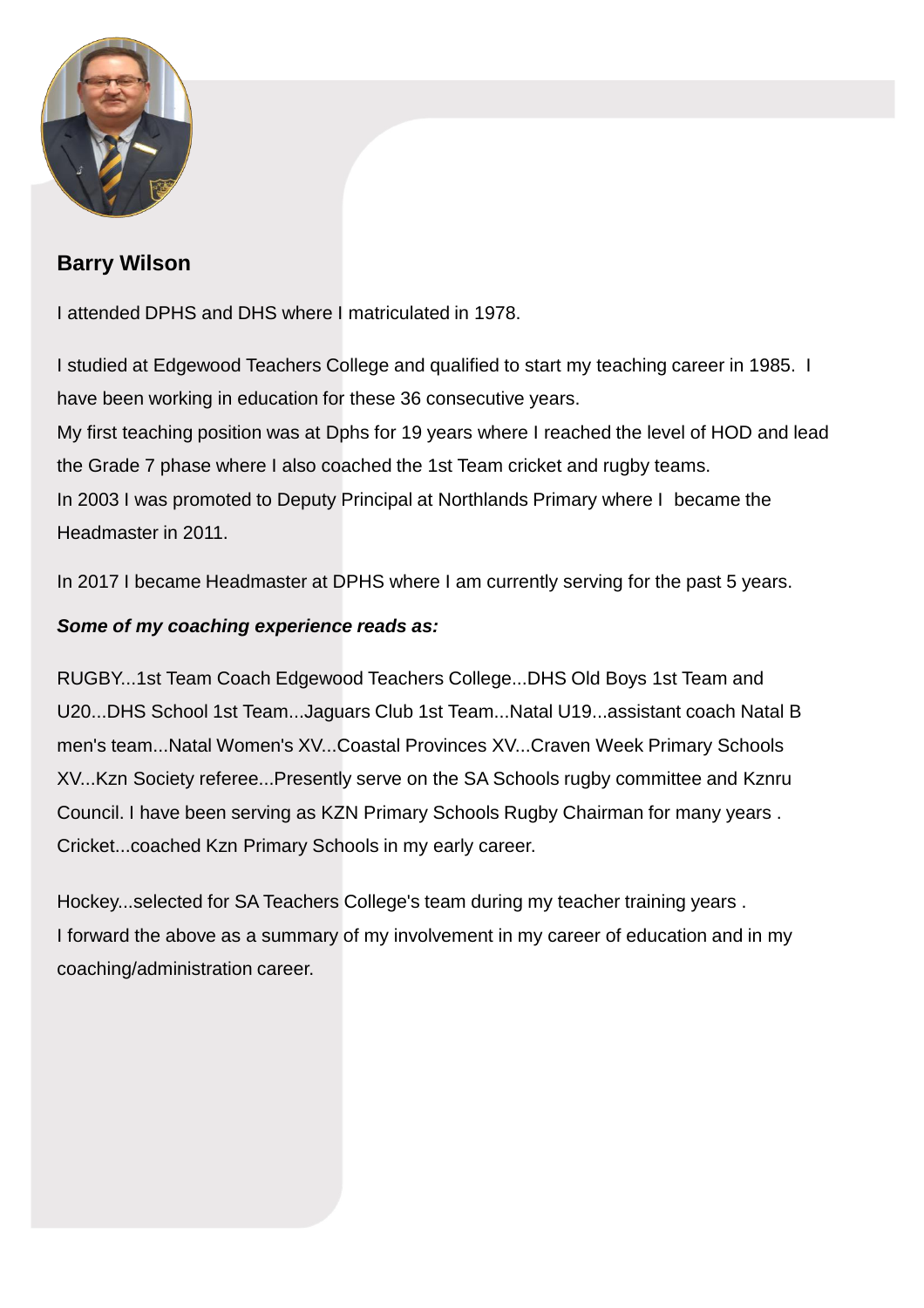

# **Greg Hamilton**

Greg matriculated in 1978. He was a school prefect and played 1<sup>st</sup> team rugby and cricket. Played rugby for Natal senior team from 1983 to 1987. Self employed.

The owner of a waterless car wash business with a national footprint linked to Job Creation and Water Conservation.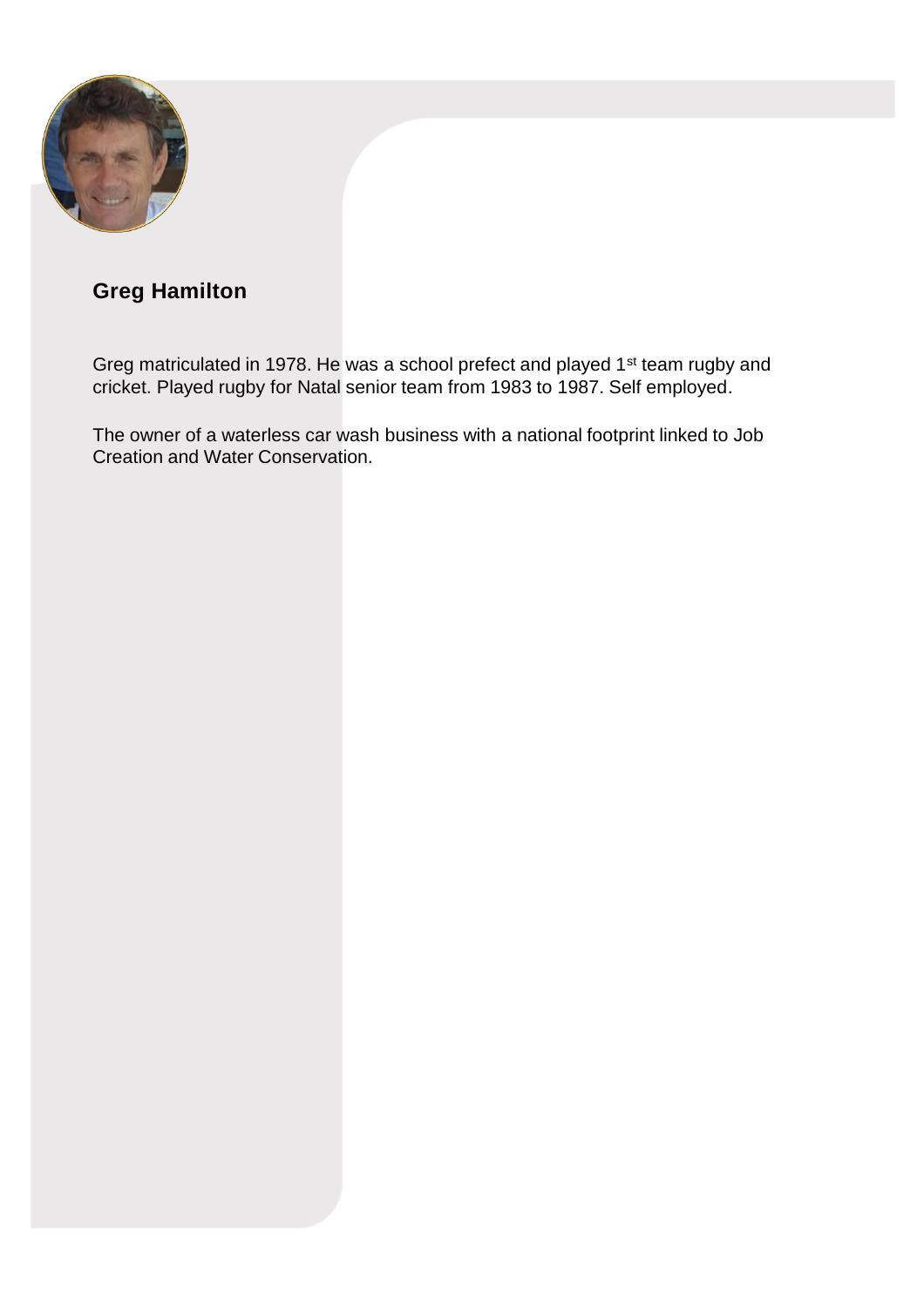

# **Athabile Jojo**

# **PERSONAL DETAILS**

| <b>Full Names</b>     | Athabile Jojo                                       |
|-----------------------|-----------------------------------------------------|
|                       |                                                     |
| <b>Nationality</b>    | South African                                       |
| <b>Home Language</b>  | Xhosa                                               |
|                       |                                                     |
| Location              | Johannesburg                                        |
|                       |                                                     |
| Date of Birth         | 25 August 1984                                      |
| <b>City of Birth</b>  | Kokstad                                             |
|                       |                                                     |
| Gender                | Male                                                |
|                       |                                                     |
| <b>Contact Number</b> | 0797221267                                          |
| <b>Marital Status</b> | Married                                             |
| <b>Dependents</b>     | $\overline{2}$                                      |
|                       | Diversity Empowerment - 35 Employees + 120 Learners |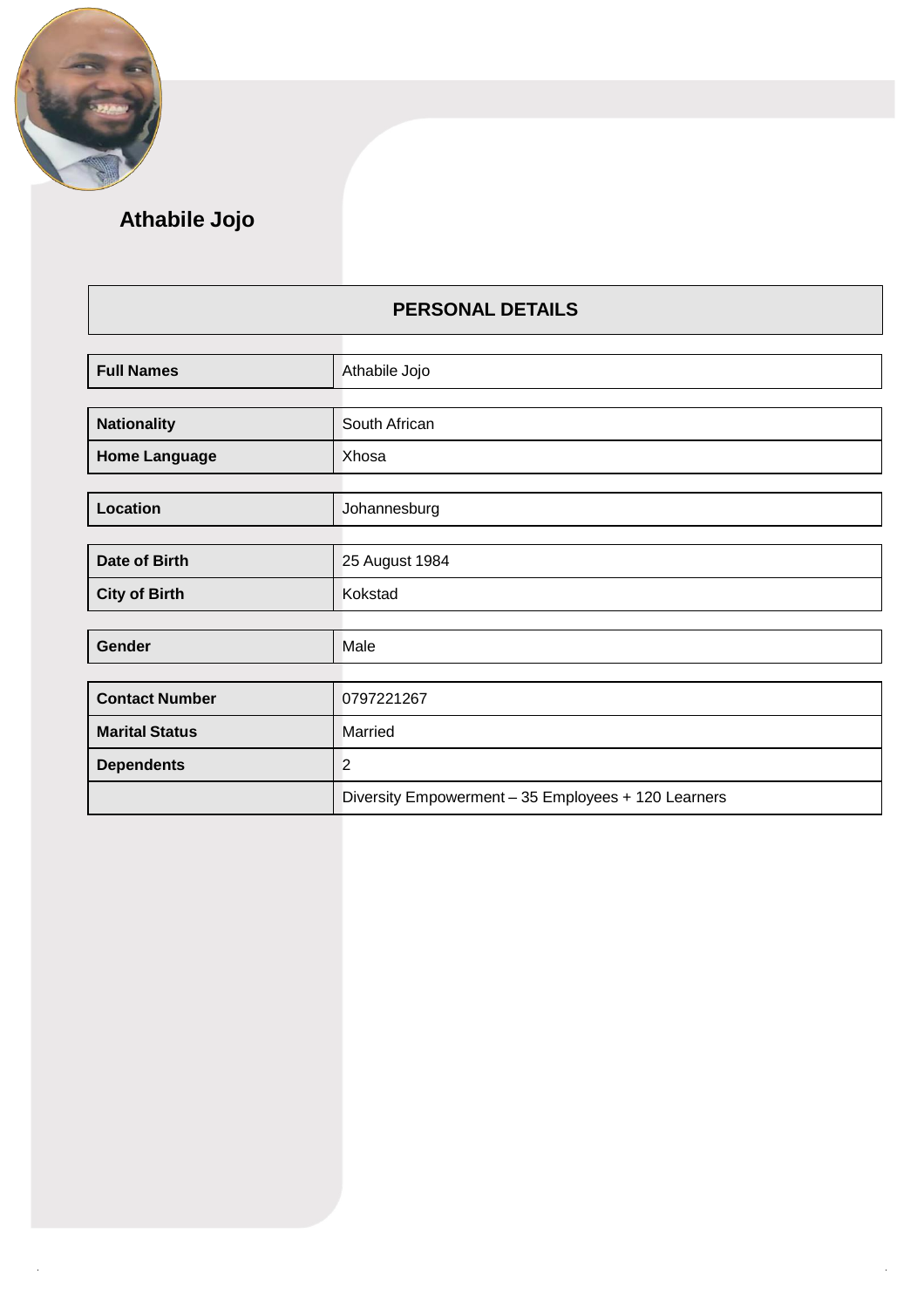# **QUALIFICATIONS**

| Qualification                                           | <b>Institution</b>                                                                                                                                                                                                                                                                                                                                                                                                                                                                                                                                                                                                                                                                                                                                         | Year |
|---------------------------------------------------------|------------------------------------------------------------------------------------------------------------------------------------------------------------------------------------------------------------------------------------------------------------------------------------------------------------------------------------------------------------------------------------------------------------------------------------------------------------------------------------------------------------------------------------------------------------------------------------------------------------------------------------------------------------------------------------------------------------------------------------------------------------|------|
| Grade 7                                                 | <b>Kokstad Junior School</b>                                                                                                                                                                                                                                                                                                                                                                                                                                                                                                                                                                                                                                                                                                                               | 1998 |
| <b>Achievements</b>                                     | KwaZulu Natal Craven Week U13A<br>$\bullet$<br><b>Head Boy School</b><br>$\bullet$                                                                                                                                                                                                                                                                                                                                                                                                                                                                                                                                                                                                                                                                         | 1998 |
|                                                         |                                                                                                                                                                                                                                                                                                                                                                                                                                                                                                                                                                                                                                                                                                                                                            |      |
| Grade 12                                                | Durban High School                                                                                                                                                                                                                                                                                                                                                                                                                                                                                                                                                                                                                                                                                                                                         | 2003 |
| <b>Achievements</b>                                     | SA U16 Nike All Star Team<br>$\bullet$<br>KwaZulu Natal Craven week U18A<br>$\bullet$<br>Head Boy Blackmore House<br>$\bullet$<br>Head Boy DHS School<br>$\bullet$                                                                                                                                                                                                                                                                                                                                                                                                                                                                                                                                                                                         | 2003 |
| <b>Tertiary</b>                                         | <b>Institution</b>                                                                                                                                                                                                                                                                                                                                                                                                                                                                                                                                                                                                                                                                                                                                         |      |
| <b>Business Administration (Management)</b>             | Varsity College - (Unisa)                                                                                                                                                                                                                                                                                                                                                                                                                                                                                                                                                                                                                                                                                                                                  | 2006 |
|                                                         | Commercial Law 1A<br>$\bullet$<br><b>Commercial Law 1B</b><br>$\bullet$<br>Economics 1A<br>$\bullet$<br><b>English Communication</b><br>$\bullet$<br>Intro to Economic and management<br>$\bullet$<br>Environment<br><b>Business Management 1A</b><br>$\bullet$<br><b>Business Management 1B</b><br>$\bullet$<br>Intro to communications<br>$\bullet$<br><b>Communication Context and</b><br>$\bullet$<br><b>Application Science</b><br>Economics 1B<br>$\bullet$<br><b>General Management</b><br>$\bullet$<br><b>Marketing Management</b><br>$\bullet$<br><b>Commercial Law 2B</b><br>$\bullet$<br>Introduction to entrepreneurship and<br>$\bullet$<br>small business Management<br>Human Resource Management<br>٠<br>Individual Labour Law<br>$\bullet$ |      |
| <b>Achievements</b>                                     | Student Representative Chairman<br>$\bullet$                                                                                                                                                                                                                                                                                                                                                                                                                                                                                                                                                                                                                                                                                                               | 2006 |
| <b>National Qualification 4</b><br>(Generic Management) | <b>AICP</b><br>$\bullet$                                                                                                                                                                                                                                                                                                                                                                                                                                                                                                                                                                                                                                                                                                                                   | 2012 |
| Company                                                 | <b>EMPLOYMENT HISTORY</b>                                                                                                                                                                                                                                                                                                                                                                                                                                                                                                                                                                                                                                                                                                                                  |      |
| <b>Avis Rent A Car</b>                                  | <b>Position + Responsibilities</b>                                                                                                                                                                                                                                                                                                                                                                                                                                                                                                                                                                                                                                                                                                                         | Year |
|                                                         | <b>Trainee Manager (Gauteng Region)</b><br>$\bullet$<br>Reporting to the company CEO<br>Management Development Program<br>$\bullet$<br>Responsibilities included traveling<br>$\bullet$<br>and monitoring all branches in SA<br>and providing feedback and<br>recommendations to the CEO and the<br>board.                                                                                                                                                                                                                                                                                                                                                                                                                                                 | 2007 |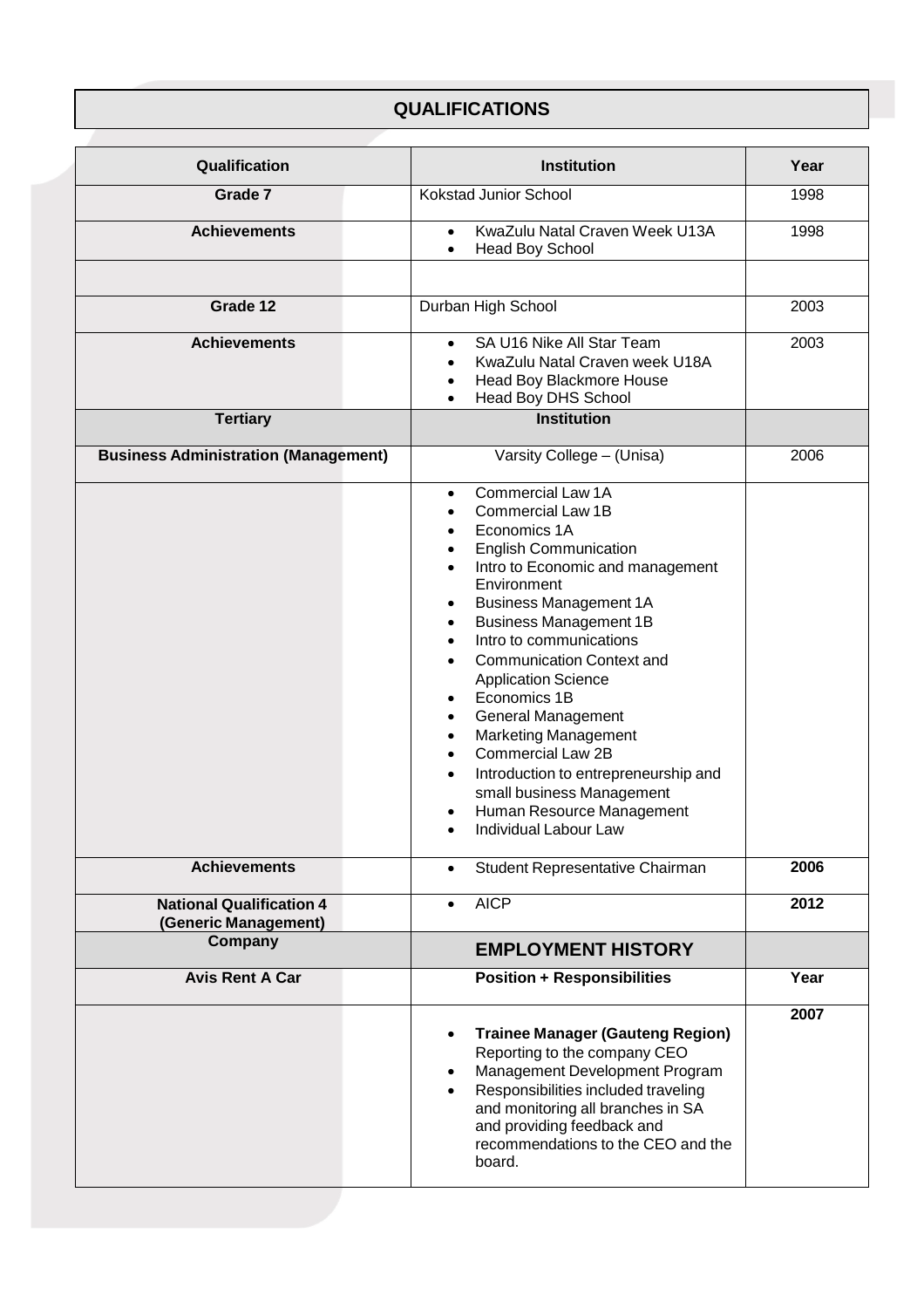|                                                               | <b>Branch Manager (East London</b><br>$\bullet$                                      | 2008 - 2013 |
|---------------------------------------------------------------|--------------------------------------------------------------------------------------|-------------|
|                                                               | Airport)<br>Managing staff complement of 30                                          |             |
|                                                               | people.<br>Managing a fleet of 600 vehicles<br>$\bullet$                             |             |
|                                                               | Managing fleet for East London                                                       |             |
|                                                               | Downtown, Mthatha, Queenstown                                                        |             |
|                                                               | and Port Alfred<br>Board report to Management at Head                                |             |
|                                                               | Office                                                                               |             |
|                                                               | Month end reporting on Branch<br>$\bullet$<br>financials                             |             |
|                                                               | <b>Budgeting</b><br>$\bullet$                                                        |             |
|                                                               | Customer relations management<br>$\bullet$<br>Maintaining and enhancing customer     |             |
|                                                               | $\bullet$<br>service                                                                 |             |
|                                                               | Performance management<br>٠                                                          |             |
|                                                               | Chairing daily and monthly<br>$\bullet$                                              |             |
|                                                               | management meetings<br>Succession planning for the branch<br>٠                       |             |
|                                                               | Maintenance ISO 9000 (2000)                                                          |             |
|                                                               | standards                                                                            |             |
|                                                               | Managing (SHE) Safe Healthy                                                          |             |
|                                                               | environment in conjunction with the<br>labour relations acto of South Africa         |             |
|                                                               | Managing own Depot with a Fuel                                                       |             |
|                                                               | Pump.                                                                                |             |
| <b>Achievements</b>                                           | Most Inspiring Leader Award<br>$\bullet$                                             | 2011        |
| <b>Clear Investments</b>                                      | <b>Self Employed</b>                                                                 | 2013        |
|                                                               | Fish and Chips Franchise (Idutywa)<br>$\bullet$                                      |             |
|                                                               | Plant Hire and Car Rental (Mthatha)<br>$\bullet$                                     |             |
| Youth Chamber of Commerce and Industry<br><b>Eastern Cape</b> | <b>Deputy President</b>                                                              | 2014        |
|                                                               | The YCCISA was formed in August 2014 as<br>an umbrella body aimed to unite all youth |             |
|                                                               | business formations and ensure that young                                            |             |
|                                                               | people speak in one voice when it comes to                                           |             |
|                                                               | enterprise development in South Africa.                                              |             |
| <b>Excentris (Share Holder)</b>                               | <b>Sales Director</b>                                                                | 2015        |
|                                                               | http://www.excentris.co.za/about.html                                                |             |
| <b>Diversity Empowerment</b>                                  | <b>Group CEO - Owner</b>                                                             | 2015        |
|                                                               | Group of companies under the Diversity                                               |             |
|                                                               | Umbrella                                                                             |             |
|                                                               | Diversity Campus (Pty) Ltd<br>$\bullet$<br>Soscall24 (Pty) Ltd                       |             |
|                                                               | Diversity Campus (Pty) Ltd                                                           |             |
|                                                               | Talent Development Institute (Pty) Ltd                                               |             |
|                                                               | www.diversityempowerment.co.za                                                       |             |
|                                                               | www.talentdevelopment.co.za                                                          |             |
|                                                               |                                                                                      |             |
|                                                               |                                                                                      |             |